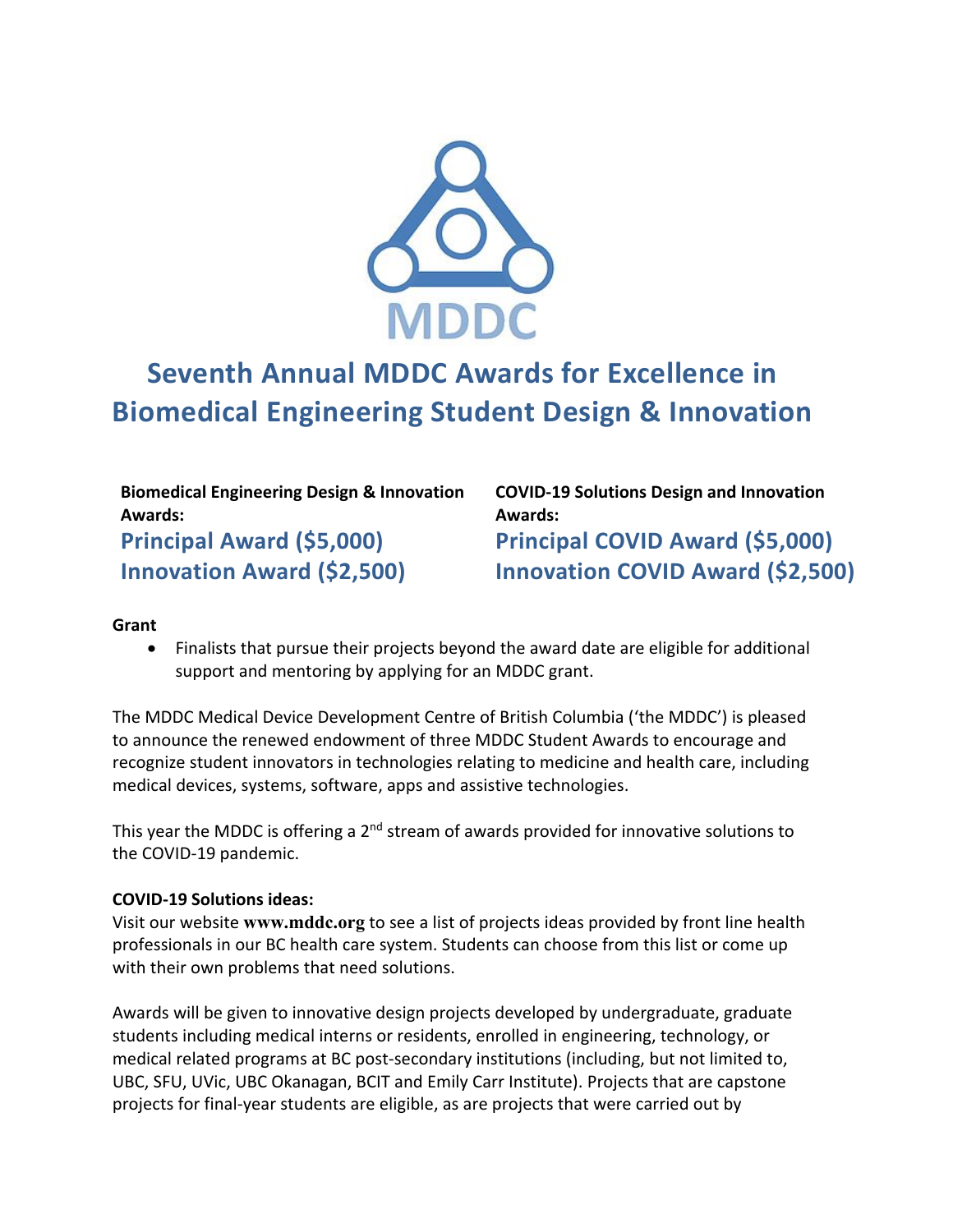undergraduate and graduate students in 2020-2021 as well as projects from earlier years such as those projects from the 2019-2020 period. Self-initiated projects carried out by students are also eligible.

Students may be considered individually or as a team, and an individual student may be an applicant in more than one application for an Award. Teams may be multi-disciplinary and may be across different educational institutions.

#### **Important dates:**

Award applications deadline **midnight Sunday March 21st, 2021** Finalists will be notified on or before **April 5th, 2021** Finalists will demonstrate their project/prototypes on **April 24th, 2021**

Award applications will be accepted until **midnight on Sunday March 21, 2021.**

Finalist will be selected by an independent Selection Committee established by the Board of Directors of the MDDC. Finalists will be selected on or before **April 5th, 2021.** Finalists will present their projects to the Selection Committee on **April 24th, 2021** at a special event sponsored by the MDDC board. Note that the final event may be a virtual event, depending on the situation with the COVID-19 pandemic

## **Five criteria will be applied by the Selection Committee in evaluating projects:**

**1) Need being addressed in the project (e.g. biomedical, human, healthcare)**

**2) Level of student achievement in creating the innovation**

**3) Uniqueness and originality (competitive analysis, google search results, analysis of patentability are all encouraged)**

**4) Design evaluation process and stage of development of the project (prototypes are encouraged but detailed designs are acceptable, showing the design process and any enduser feedback is encouraged)**

**5) Projected biomedical, economic and social impacts, including likelihood of successful commercialization\*.**

There is an application form provided on www.mddc.org/awards

\*- The MDDC also has a grant application combined with mentoring for teams that wish to continue with their innovation to possible commercialization.

A written application with two-page (maximum) project summary addressing the above 5 evaluation criteria must be submitted. Applicants should also include a 3-5 minute video providing a brief introduction, highlights of your project objectives and goals, as well as the problem it solves, and if possible a brief demonstration of your concept.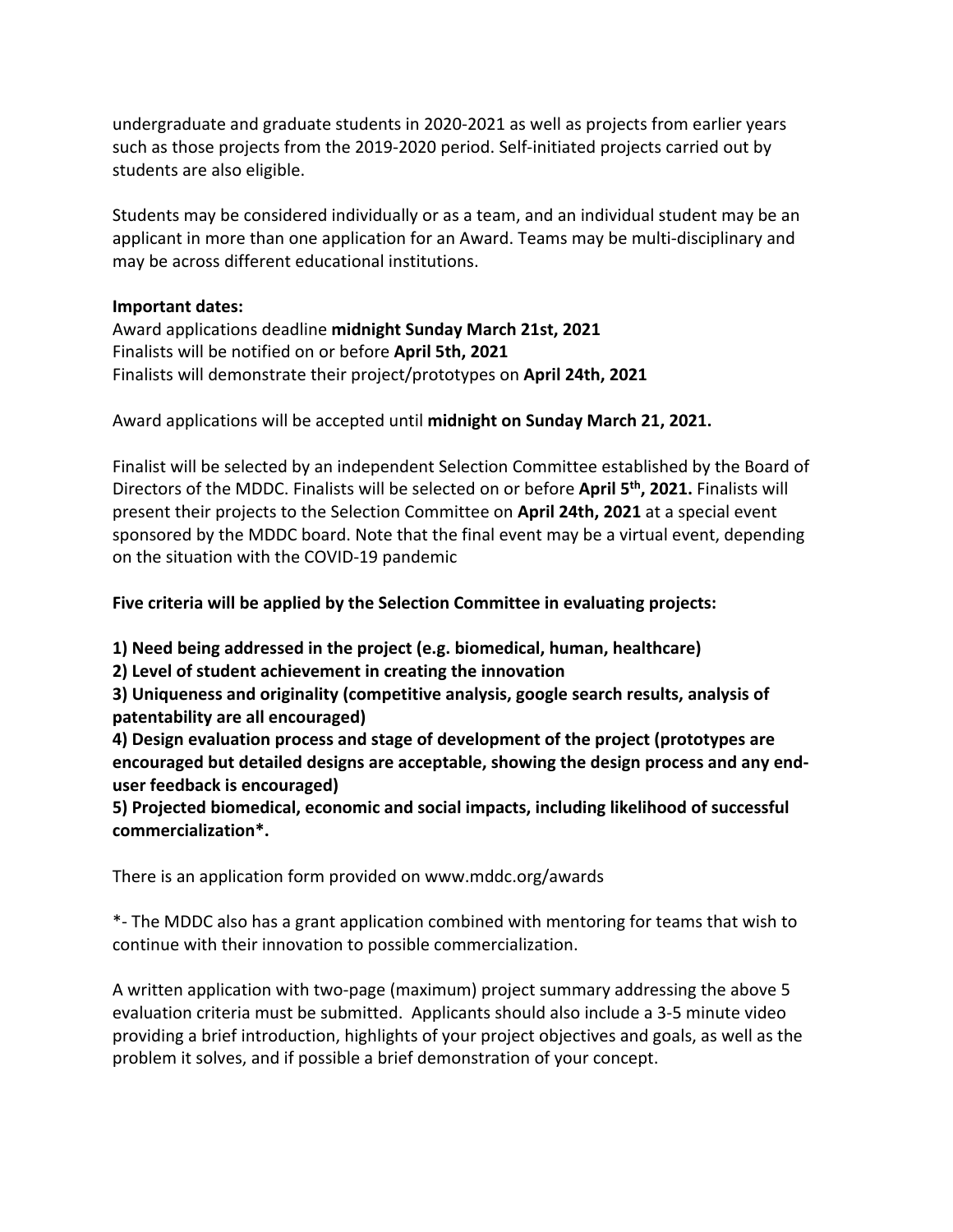Videos should be uploaded to YouTube, Vimeo or a similar service with a private or public link submitted. Videos can also be shared via Dropbox, Google Drive or similar.

The MDDC is a non-profit British Columbia society whose mandate is to advance the collaborative development, evaluation and commercialization of need-oriented medical technology. Over its more than 25-year history of successful, self-funded operation it has achieved an enviable track record of fulfilling this mandate. Further information about Medical Device Development Centre of British Columbia (MDDC) can be found by visiting www.mddc.org

In sponsoring these awards for innovation, the MDDC's specific goal is to discover and honour B.C.'s best and brightest young innovators in the field of medical technologies and biomedical engineering, and to encourage them to pursue their innovations in a rewarding and fulfilling field and career.

### **Terms and Conditions:**

1. These Awards are intended to appeal primarily to students enrolled in: electrical and computer engineering, engineering physics, engineering science, mechanical engineering, biomedical engineering, or health care/medical programs at BC post-secondary institutions (including, but not limited to, UBC, UBC Okanagan, SFU, UVic, BCIT, and Emily Carr Institute).

2. Projects that are capstone projects for final-year students are eligible, as are projects carried out by students in earlier years. Self-initiated projects carried out by such students are also eligible for consideration. Multi-disciplinary teams are eligible and encouraged.

3. These Awards (certificates and cash prizes) are made to students directly and are not given to educational institutions or to any entities that may be project sponsors. The MDDC does not wish to receive any intellectual property rights in connection with the Awards and specifically disclaims any interest in any intellectual property rights.

4. **Applications for Awards must be received by 12 midnight Sunday March 21st, 2021** and must relate to a prototype suitable for demonstration **on April 25th, 2021**. Students should submit a brief project summary (two pages maximum, appended to the application form) that addresses the five evaluation criteria outlined above. Also, the students should submit a 3-5 min video. Videos should be uploaded to YouTube, Vimeo or a similar service with a private or public link submitted. Videos can also be shared via Dropbox, Google Drive or similar. No other special documentation is required. For its evaluations, the Selection Committee will rely on the two-page summary, and the video to identify the finalists. The selected finalists will be evaluated on the project documentation, demonstration of project by students, and interaction with students.